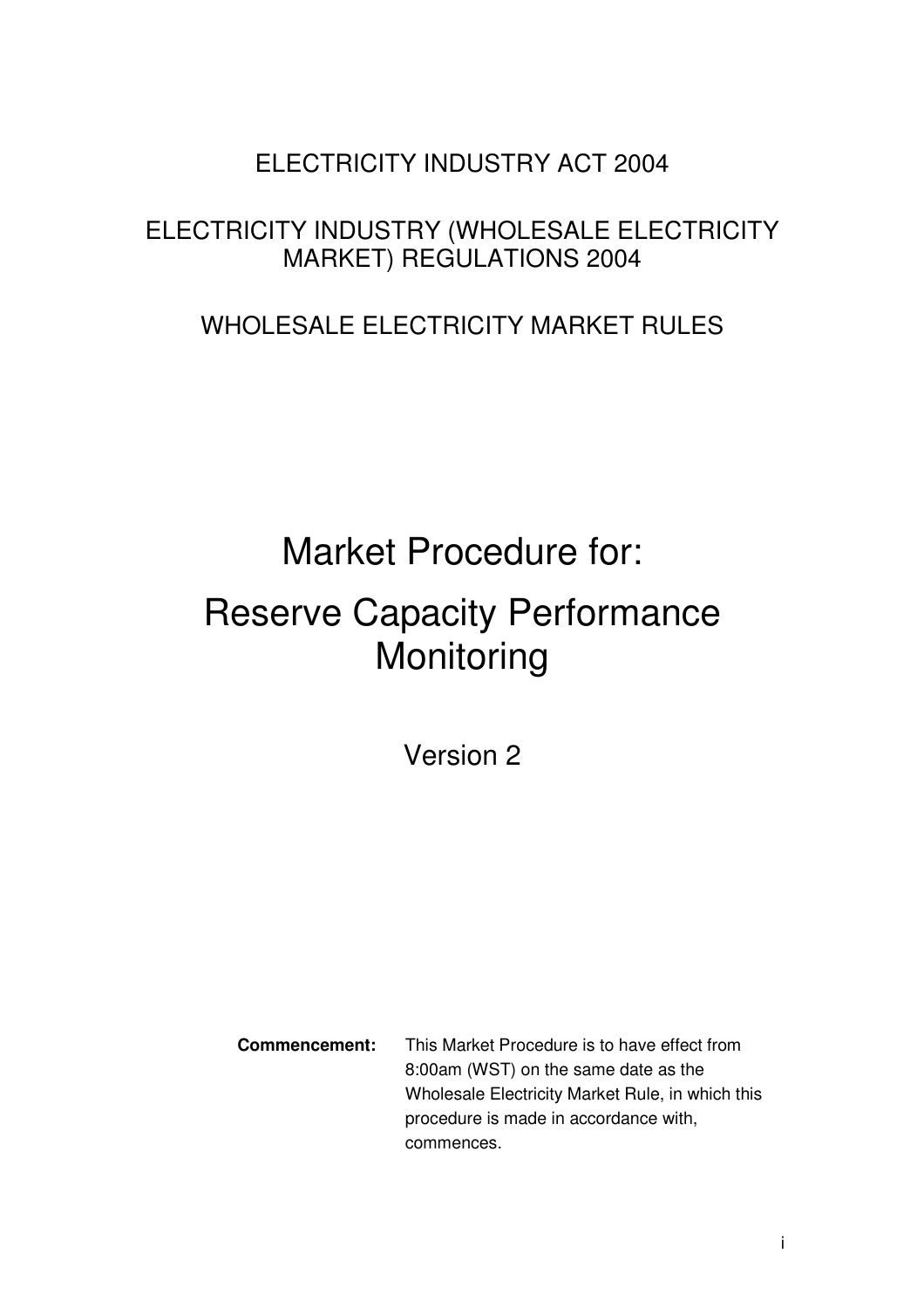## **Version history**

| 12 September 2006 | Market Procedure for Prudential Requirements as at Market Start                             |
|-------------------|---------------------------------------------------------------------------------------------|
| 13 October 2008   | IMO amended changes to the procedure resulting from Procedure Change Proposal<br>PC 2008 07 |

| 1.    | Procedure for Reserve Capacity Performance Monitoring 3                                                                                           |  |
|-------|---------------------------------------------------------------------------------------------------------------------------------------------------|--|
| 1.1.  |                                                                                                                                                   |  |
| 1.2.  |                                                                                                                                                   |  |
| 1.3.  |                                                                                                                                                   |  |
| 1.4.  |                                                                                                                                                   |  |
| 1.5.  | Overview of Reserve Capacity Performance Monitoring Procedure  4                                                                                  |  |
| 1.6.  | Procedure Steps to be followed by the IMO to Perform Reserve Capacity                                                                             |  |
| 1.7.  | Procedure Steps to be Undertaken by Market Participants if issued with a                                                                          |  |
| 1.8.  | Report format required in the case that a Market Participant is required to                                                                       |  |
| 1.9.  | Procedure Steps to be followed by the IMO in respect of Reserve Capacity                                                                          |  |
| 1.10. | Procedure Steps to be undertaken by the Market Participant for Reserve                                                                            |  |
| 1.11. | Supporting Evidence that the IMO may request from a Market Participant 10                                                                         |  |
| 1.12. | Procedure steps that are to be Undertaken by the Market Participant in<br>response to a request by the IMO for additional supporting evidence  11 |  |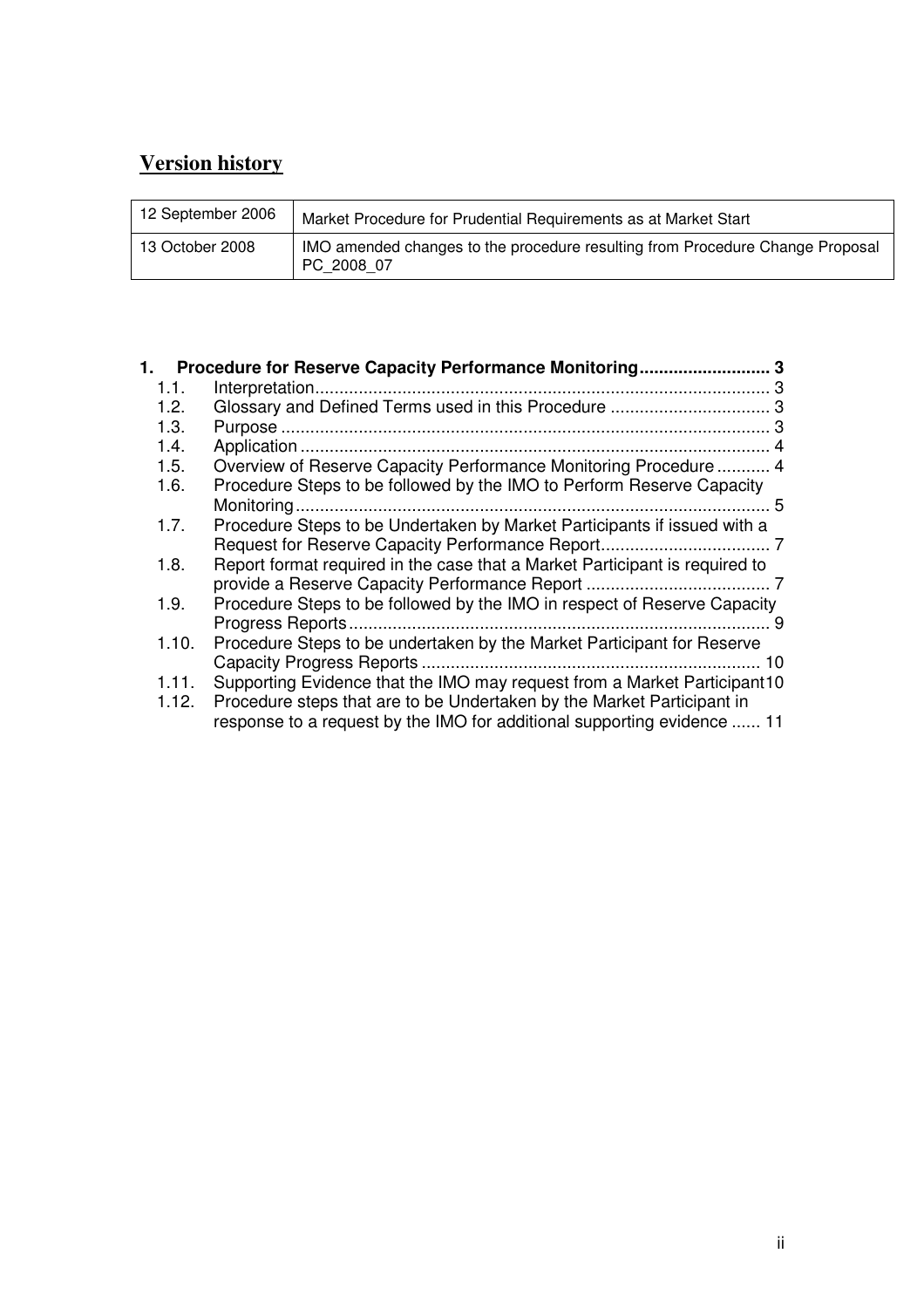# **1. Procedure for Reserve Capacity Performance Monitoring**

The Procedure for Reserve Capacity Performance Monitoring describes the steps to be taken by the IMO, System Management and Market Participants performing the Reserve Capacity monitoring obligations required under the Wholesale Electricity Market Rules (Market Rules).

This procedure is made in accordance with Market Rule 4.27.12.

## **1.1. Interpretation**

- **1 In this procedure, unless the contrary intention is expressed:** 
	- (a) terms used in this procedure have the same meaning as those given in the Wholesale Electricity Market Rules (made pursuant to Electricity Industry (Wholesale Electricity Market) Regulations 2004);
	- (b) to the extent that this procedure is contrary or inconsistent with the Market Rules, the Market Rules shall prevail to the extent of the inconsistency;
	- (c) a reference to the Market Rules or Market Procedures includes any associated forms required or contemplated by the Market Rules or Market Procedures; and
	- (d) words expressed in the singular include the plural or vice versa.

## **1.2. Glossary and Defined Terms used in this Procedure**

- 1 **Good Industry Practice** means the exercise of that degree of skill, diligence, prudence and foresight that a skilled and experienced person would reasonably and ordinarily exercise under comparable conditions and circumstances consistent with applicable written laws and statutory instruments and applicable recognised codes, standards and guidelines.
- 2 **Reserve Capacity Performance Report** means a report provided by a Market Participant at the Request of the IMO for the purposes of Reserve Capacity Monitoring.
- 3 **Reserve Capacity Progress Report** means a report provided by a Market Participant in respect of a Facility that is yet to enter Service and provided for the purpose of Reserve Capacity progress monitoring.

#### **1.3. Purpose**

1 The purpose of this procedure is: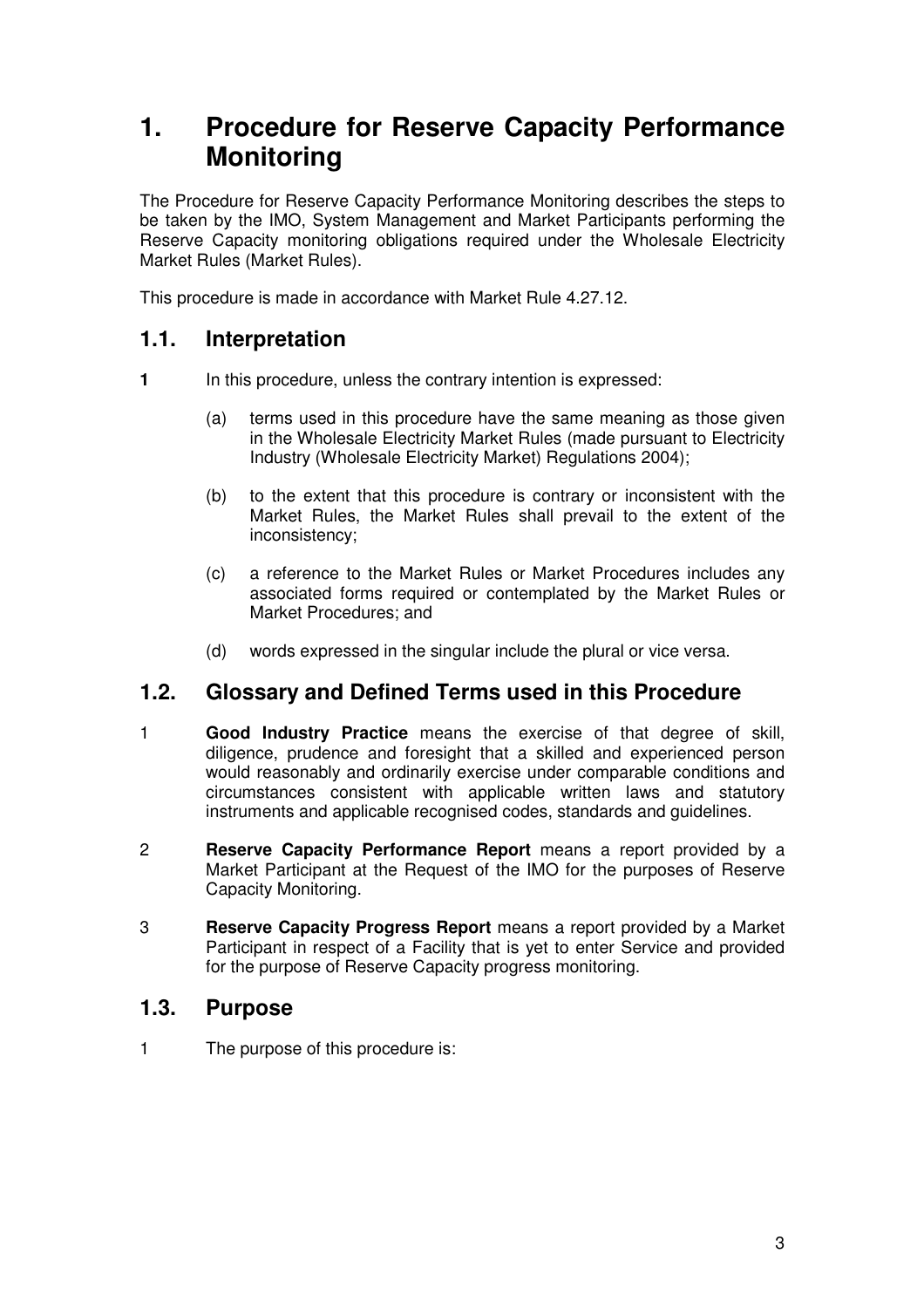- (a) To describe the steps that the IMO must take in fulfilling the Reserve Capacity Performance Monitoring functions under the Market Rules; and
- (b) To describe the steps that Market Participants must follow in fulfilling the Reserve Capacity Performance Monitoring functions under the Market Rules.

## **1.4. Application**

- 1 This procedure applies to:
	- (a) The IMO in conducting Reserve Capacity Performance Monitoring
	- (b) Market Participants in complying with Reserve Capacity Performance requirements.

#### **1.5. Overview of Reserve Capacity Performance Monitoring Procedure**

The performance monitoring functions of the Market Rules of existing facilities relates to the overall performance of the market with respect to Planned Outages. The rules define a trigger that if exceeded, leads to tighter standards of performance for facilities that are taking an unreasonable amount of Planned Outages. The concept is that facilities that require a large amount of Planned Outage time are not affected if the system as a whole is performing satisfactorily. But if the system as a whole is failing to have adequate capacity available then the increased performance requirements indicates a need to spend more on existing plant to keep them available, or to replace them with newer plant.

With regard to facilities under development, the monitoring is restricted to ensuring that the facility will be available when expected, and if not, to forecast when it will be ready and, if required, to take mitigating actions.

If the Market as a whole performs poorly with respect to Reserve Capacity then those who perform poorly will be required to state their expected Planned Outages for the next year, and will need to have this figure approved by the IMO. Note though, that this has nothing at all to do with scheduling outages with System Management, it is simply an indication of how much Planned Outage that facility expects to take. If the facility takes more Planned Outages then those outages will be treated like Forced Outages for the purpose of settlement of Reserve Capacity. Again, this does not change their official status as Planned Outages. For facilities that have yet to commence operation, no payments will be made until the commencement of operation.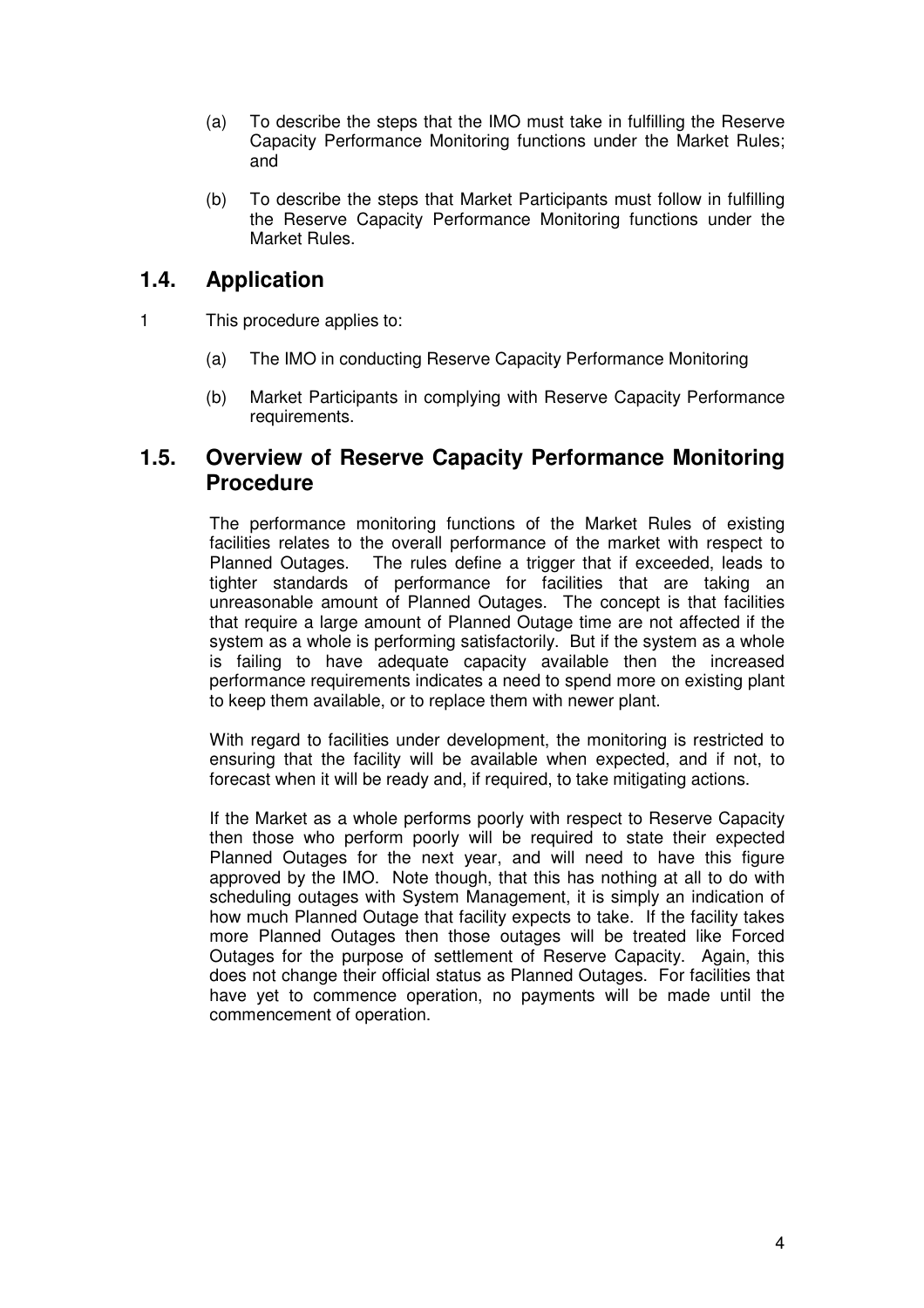## **1.6. Procedure Steps to be followed by the IMO to Perform Reserve Capacity Monitoring**

- 1 The IMO must monitor the total availability of capacity in the SWIS on a daily basis. The total available capacity should equal (Market Rule 4.27.1):
	- (a) the total Capacity Credits held by Market Participants on that day; less
	- (b) the maximum amount of capacity unavailable at any time due to Planned Outages.
- 2 By the fifth Business Day of each month, the IMO must assess the number of days in the preceding 12 calendar months where the total available capacity in the SWIS dropped below 80% (during the Hot Season), and 70% (in either the Intermediate Season or Cold Season), of the total Capacity Credits held by Market Participants for more than six hours on the day. (Market Rule 4.27.2).
- 3 The Capacity Credits referred to in Procedure Step 1.6.2 relates to both forced and planned outages.
- 4 The IMO may use the WEMS to conduct the Reserve Capacity Monitoring process in Procedure Steps 1.6.1 and 1.6.2
- 5 If the number of days determined in accordance with Procedure Step 1.6.2 exceeds 40, then the IMO must require reports to be filed by those Market Participants holding Capacity Credits for each Facility which (Market Rule 4.27.3.):
	- (a) has been unavailable due to Planned Outages for more than 1000 hours during the preceding 12 calendar months; and
	- (b) has not been included in such a report during the preceding 12 calendar months.
- 6 If the IMO determines that a report is required by a Market Participant in accordance with Procedure Step 1.6.5, then within 5 Business Days, the IMO must notify the Market Participant requesting that a report be provided in accordance with this Market Procedure, and in accordance with Market Rule 4.27.
- 7 The request for a Reserve Capacity Performance Report described in Procedure Step 1.6.5 must include (Market Rule 4.27.4) (see Procedure Section 1.8):
	- (a) A request for explanations of all Planned Outages taken by the Facility in the preceding 12 calendar months (Market Rule 4.27.4a);
	- (b) A request for a statement of the expected maximum number of days of Planned Outages to be taken by the Facility in each of the next 24 months commencing from the month in which the report is requested, including adequate explanation to make clear the reason for each Planned Outage(Market Rule 4.27.4b);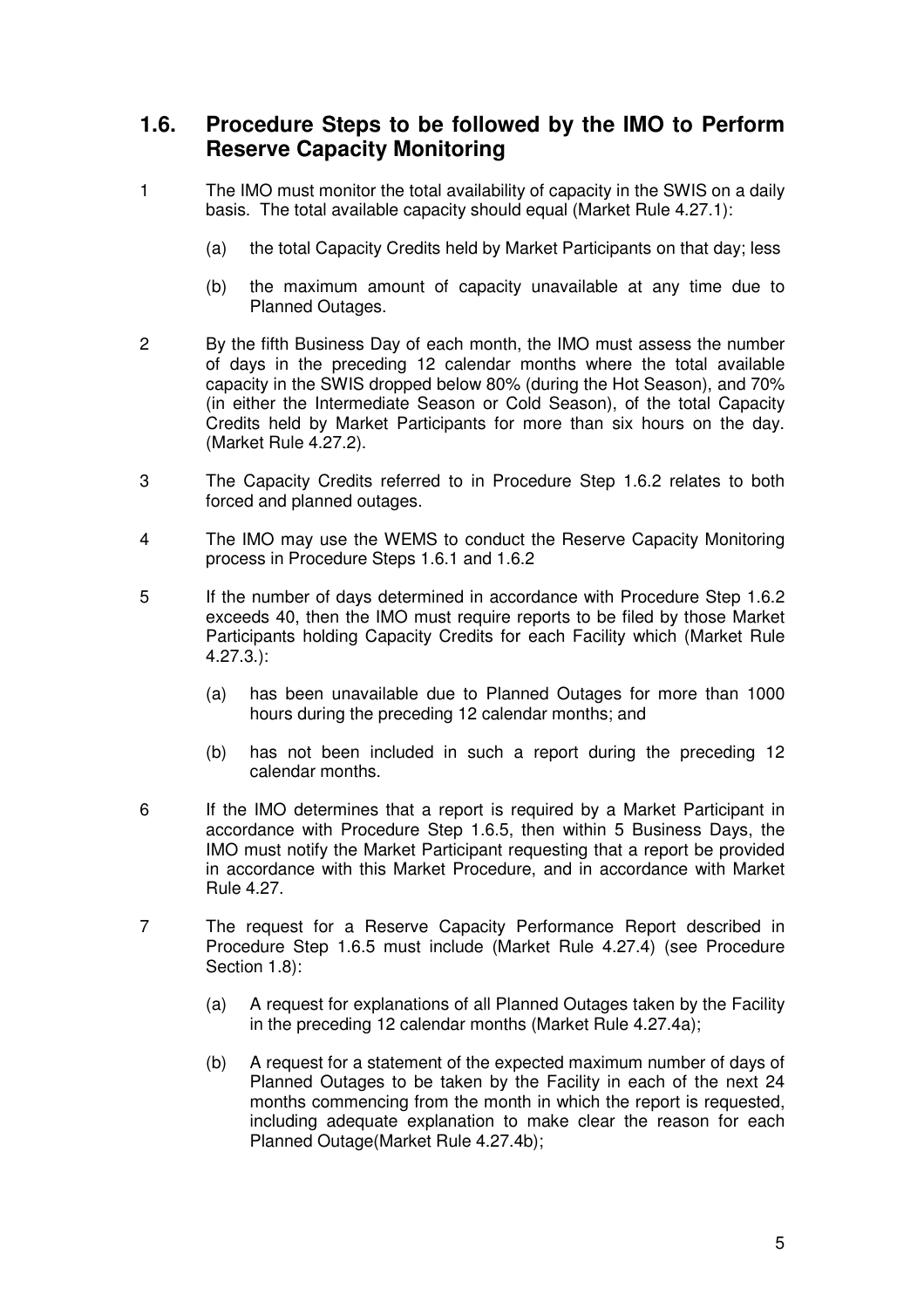- (c) A request for measures proposed by the Market Participant to increase the availability of the Facility (Market Rule 4.27.4c);
- (d) A request for other information as appropriate; and
- (e) A time by which the report is required to be submitted, which must be set in accordance with Procedure Step 1.6.8 below.
- 8 A Market Participant must provide a Reserve Capacity Performance Report described in Procedure Step 1.6.5, to the IMO in a format specified in the Procedure Section 1.8 within 20 Business Days of being requested to do so (Market Rule 4.27.5).
- 9 The IMO must consult with System Management on the implications of a Reserve Capacity Performance Report. (Market Rule 4.27.6)
- 10 If the IMO considers the number of days reported in accordance with Procedure Step 1.6.7(b) to be unjustified based on good industry practice, it may, at its sole discretion limit the number of days on which Planned Outages are to be taken by the Facility in each of the next 24 months to the level determined to represent Good Industry Practices for the purposes of Procedure Step 1.6.11 and 1.6.12 and must notify the Market Participant who filed the report described in Procedure Step 1.6.5 of the limit. (Market Rule 4.27.7)

Note: The limit is NOT on the number of days that planned outages can occur, but on the number of days that planned outages can be taken while being exempt for Capacity Credit Refund payments (and only when clause 4.27.9 applies) This section is not intended to restrict the ability of a market participant to request a planned outage.

- 11 If the IMO limits the number of days in accordance with Procedure Step 1.6.10, then the modified value is to supersede the corresponding value specified in the report described in Procedure Step 1.6.7. (Market Rule 4.27.8)
- 12 If the number of days determined in accordance with Procedure Step 1.6.2 exceeds 80, then the IMO must (Market Rule 4.27.9):
	- (a) notify all Market Participants that this has occurred; and
	- (b) during the 12 months commencing from the first Trading Day of the following month, cease to adjust Reserve Capacity Obligation Quantities under Clause 4.12.6(b) of the Market Rules in response to Planned Outages for Facilities:
		- (i) referred to in Procedure Step 1.6.5; and
		- (ii) for which the number of days of Planned Outage during that 12 month period has exceeded the total number of days of Planned Outage predicted for that 12 month period in accordance with Procedure Step 1.6.7(b), as modified by Procedure Step 1.6.11.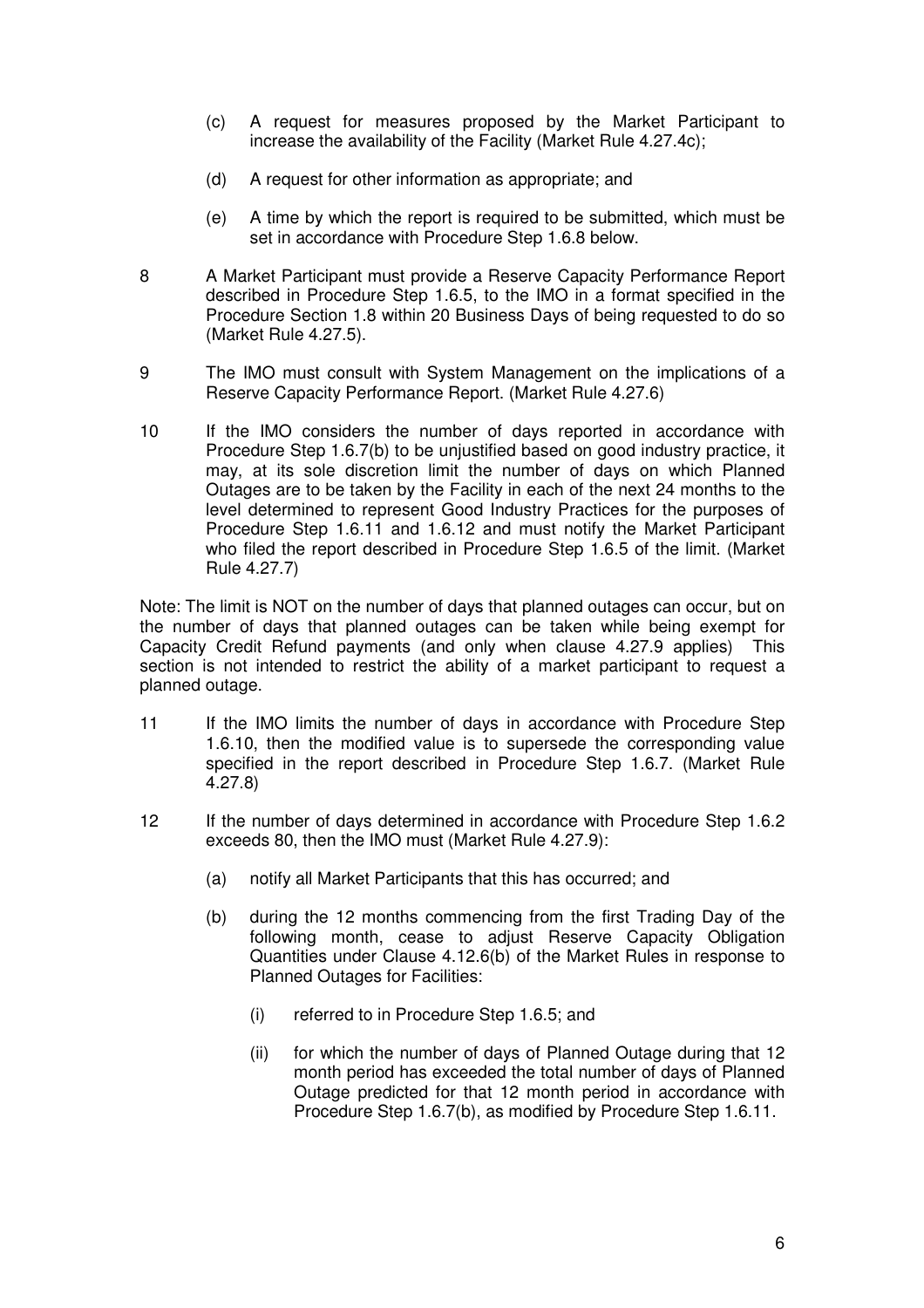## **1.7. Procedure Steps to be Undertaken by Market Participants if issued with a Request for Reserve Capacity Performance Report**

- 1 If a Market Participant is provided with a request for a Reserve Capacity Performance Report by the IMO, the Market Participant must:
	- (a) Provide a Reserve Capacity Performance Report to the IMO within 20 Business Days from the date the request is issued to the Market Participant (Market Rule 4.27.5).
	- (b) Provide the Reserve Capacity Performance Report using the format detailed in Section 1.8 of this Procedure.

#### **1.8. Report format required in the case that a Market Participant is required to provide a Reserve Capacity Performance Report**

Reports provided by Market Participants in accordance with Clause 4.27 of the Market Rules and in accordance with this Market Procedure must be provided using the format listed in the following Procedure Steps.

- 1 Reports provided in accordance with this Market Procedure must be provided by the Market Participant in writing.
- 2 Reports provided in accordance with this Market Procedure must be signed by a representative of the Market Participant's company who has appropriate authority. People with appropriate Authority include:
	- (a) The CEO;
	- (b) Any member of the Board;
	- (c) Member of the Senior Management Team with appropriate responsibility for electricity generation.
- 3 The Market Participant may contact the IMO if required to determine who may be an appropriate member to sign off on the Reserve Capacity Performance Report.
- 4 Sections to be included in the Reserve Capacity Performance Report include:
	- (a) Section 1 Details of the Facility as appropriate;
	- (b) Section 2 explanations of all Planned Outages taken by the Facility in the preceding 12 calendar months (Market Rule 4.27.4a);
	- (c) Section 3 a statement of the expected maximum number of days of Planned Outages to be taken by the Facility in each of the next 24 months commencing from the month in which the report is requested, including adequate explanation to make clear the reason for each Planned Outage(Market Rule 4.27.4b);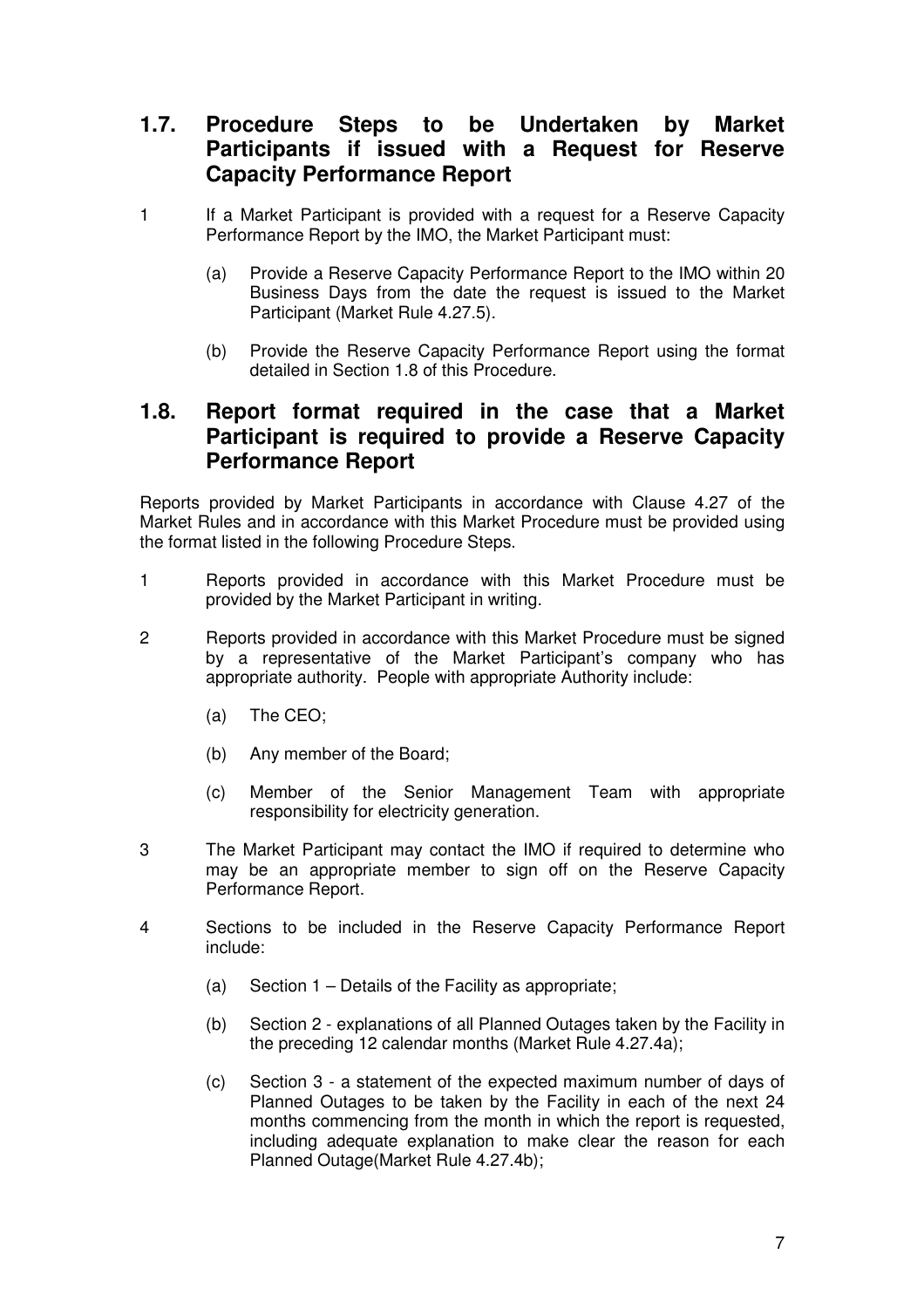- (d) Section 4 measures proposed by the Market Participant to increase the availability of the Facility (Market Rule 4.27.4c);
- (e) Section 5 other information as deemed appropriate by the Market Participant; and
- (f) Section 7 Declaration including the following text:

| <b>Declaration</b>                                                                                                                               |
|--------------------------------------------------------------------------------------------------------------------------------------------------|
| (This needs to be made by a person within your organisation with the<br>appropriate level of authority, such as a Director or Company Secretary) |
| On behalf of <i>(Company or business</i>                                                                                                         |
| I declare that the above information provided in respect to this RC<br>Performance Report is accurate.                                           |
|                                                                                                                                                  |
| Person making declaration:                                                                                                                       |
| Position held in company or business:                                                                                                            |
| Postal address:                                                                                                                                  |
| Phone:                                                                                                                                           |
| Email address:                                                                                                                                   |
| Fax no:                                                                                                                                          |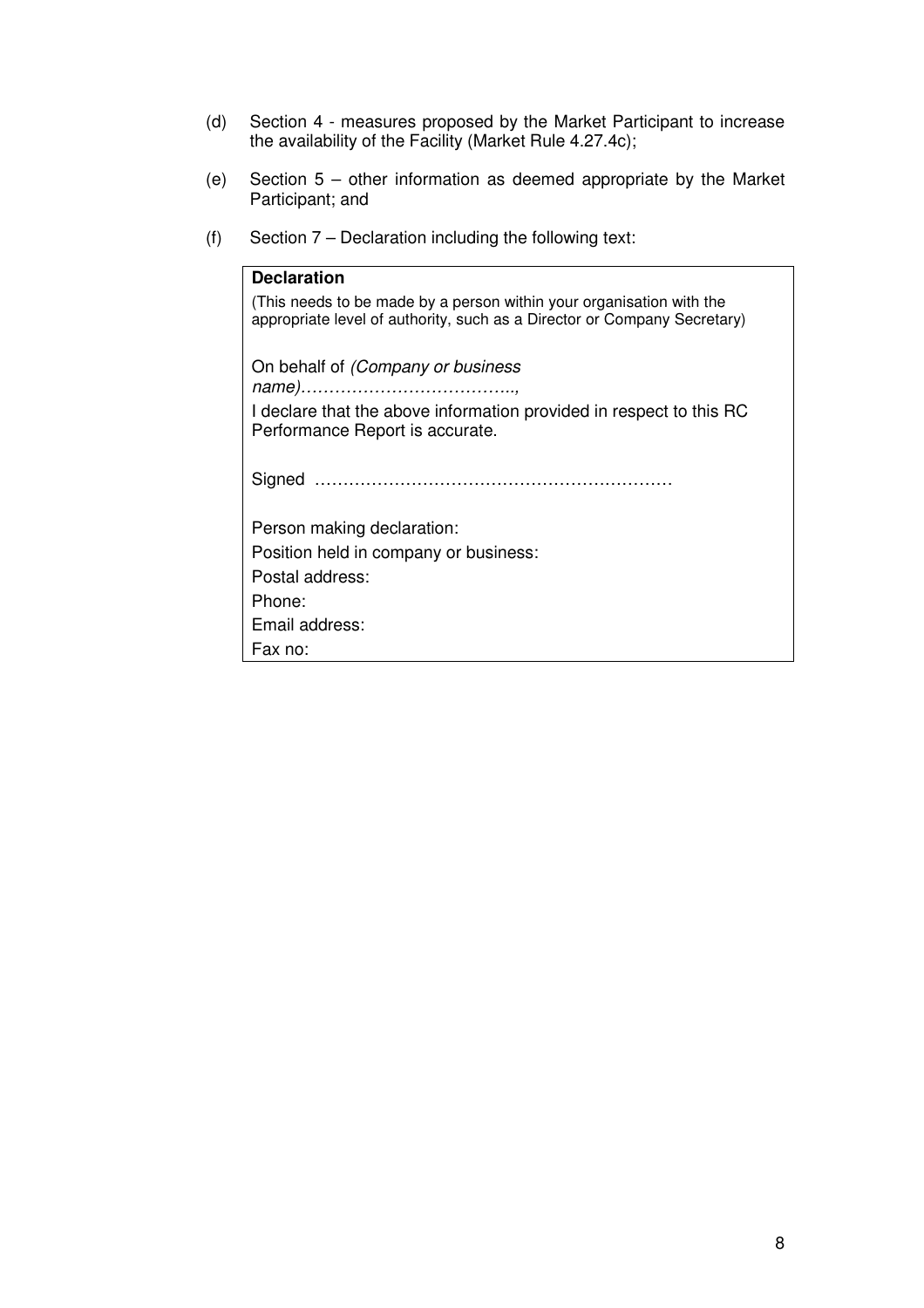## **1.9. Procedure Steps to be followed by the IMO in respect of Reserve Capacity Progress Reports**

While the following procedure steps relate to facilities that are yet to enter service, they are included in this performance monitoring section as the IMO has to be able to monitor their performance in achieving the schedule in Clause 4.10.1(c)(iii) of the Market Rules.

Note that the disincentive for being late with a facility is that the market participant operating the facility will have to refund Reserve Capacity payments in accordance with Clause 4.26 of the Market Rules until the Facility is operating and if the facility is too late, it can lose its Reserve Capacity Security Deposit.

- 1 Market Participants holding Capacity Credits for Facilities that are yet to commence operation must file a report on progress with the IMO at least once every three months between the date the Capacity Credit is confirmed under Clause 4.20 of the Market Rules and the date that Facility commences operation (Market Rule 4.27.10).
- 2 The IMO must publish on its website (www.imowa.com.au) a copy of the Reserve Capacity Progress Report Template and Market Participants must use that template.
- 3 On receiving a Reserve Capacity Progress Report, the IMO must determine if all details and information have been completed.
- 4 If the IMO determines that all appropriate information has not been completed, the IMO may contact the Market Participant and request further or clarifying information.
- 5 If the IMO determines that the information provided by the Market Participant is insufficient, the IMO may then request additional supporting information in accordance with clause 4.27.11D and Step 1.11 of this procedure.
- 6 The report described in Procedure Step 1.9.1 must include the current revised estimates of each date to which clause 4.10.1(c)(iii) refers (4.27.11).
- 7 Once the IMO has determined that the report contains all relevant information, the IMO must make an assessment as to whether there are changes to the information listed in the Reserve Capacity Progress Report and if any changes impact on the likely progress of the Facility with respect to meeting any Reserve Capacity Obligations.
- 8 The IMO may consult with System Management as required regarding the Reserve Capacity Progress Report.
- 9 The IMO may use the information contained in any Reserve Capacity Progress Report to determine the start date of any applicable Reserve Capacity Obligations associated with that Facility.
- 10 The IMO may use the information contained in any Reserve Capacity Progress Report to trigger a Reserve Capacity Test under Section 4.25. of the Market Rules (if appropriate).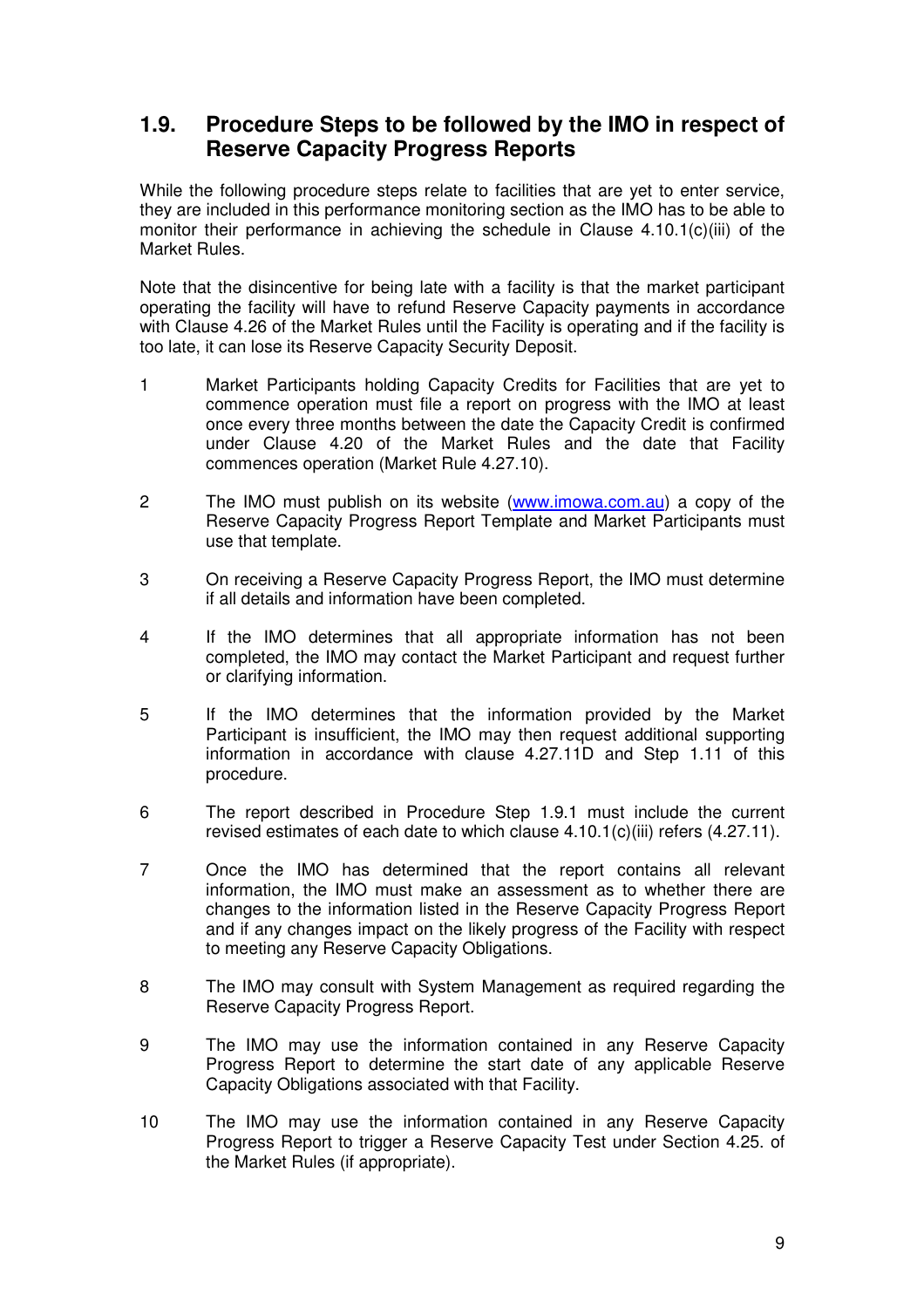## **1.10. Procedure Steps to be undertaken by the Market Participant for Reserve Capacity Progress Reports**

- 1 Market Participants holding Capacity Credits for Facilities that are yet to commence operation must file a report on progress with the IMO at least once every three months between the date the Capacity Credit is confirmed under Clause 4.20 of the Market Rules and the date that Facility commences operation (Market Rule 4.27.10).
- 2 Market Participants may provide the IMO with Reserve Capacity Progress Reports on a more frequent basis than is detailed in Procedure Step 1.10.1.
- 3 The report described in Procedure Step 1.9.1 must include the current revised estimates of each date to which clause 4.10.1(c)(iii) refers (4.27.11).
- 4 The Reserve Capacity Progress report must be signed by an appropriately authorised person.
- 5 The IMO may contact the Market Participant and request additional supporting information. The Market Participant must comply with such requests if made by the IMO.
- 6 Market Participants must provide the Reserve Capacity Progress report in the form specified by the IMO, which can be found on the IMO Website (www.imowa.com.au)

#### **1.11. Supporting Evidence that the IMO may request from a Market Participant**

- 1 The IMO may request additional information, in accordance with clause 4.27.11D of the Market Rules, to complete its assessment of whether a Facility will be able to fully meet its Reserve Capacity Obligations by a nominated date.
- 2 If the IMO requires additional information or evidence, it must notify the Market Participant in writing within 5 Business Days of receiving the progress report and list the information to be submitted to the IMO.
- 3 Supporting evidence that may be requested by the IMO may include, but not be limited to:
	- (a) Network access agreements
	- (b) Local government approvals
	- (c) Evidence of execution of fuel supply and transport contracts
	- (d) Evidence of Financial Approvals
	- (e) Relevant Construction and Operational Licenses
	- (f) Independent construction schedules for the plant, network and fuel supply facilities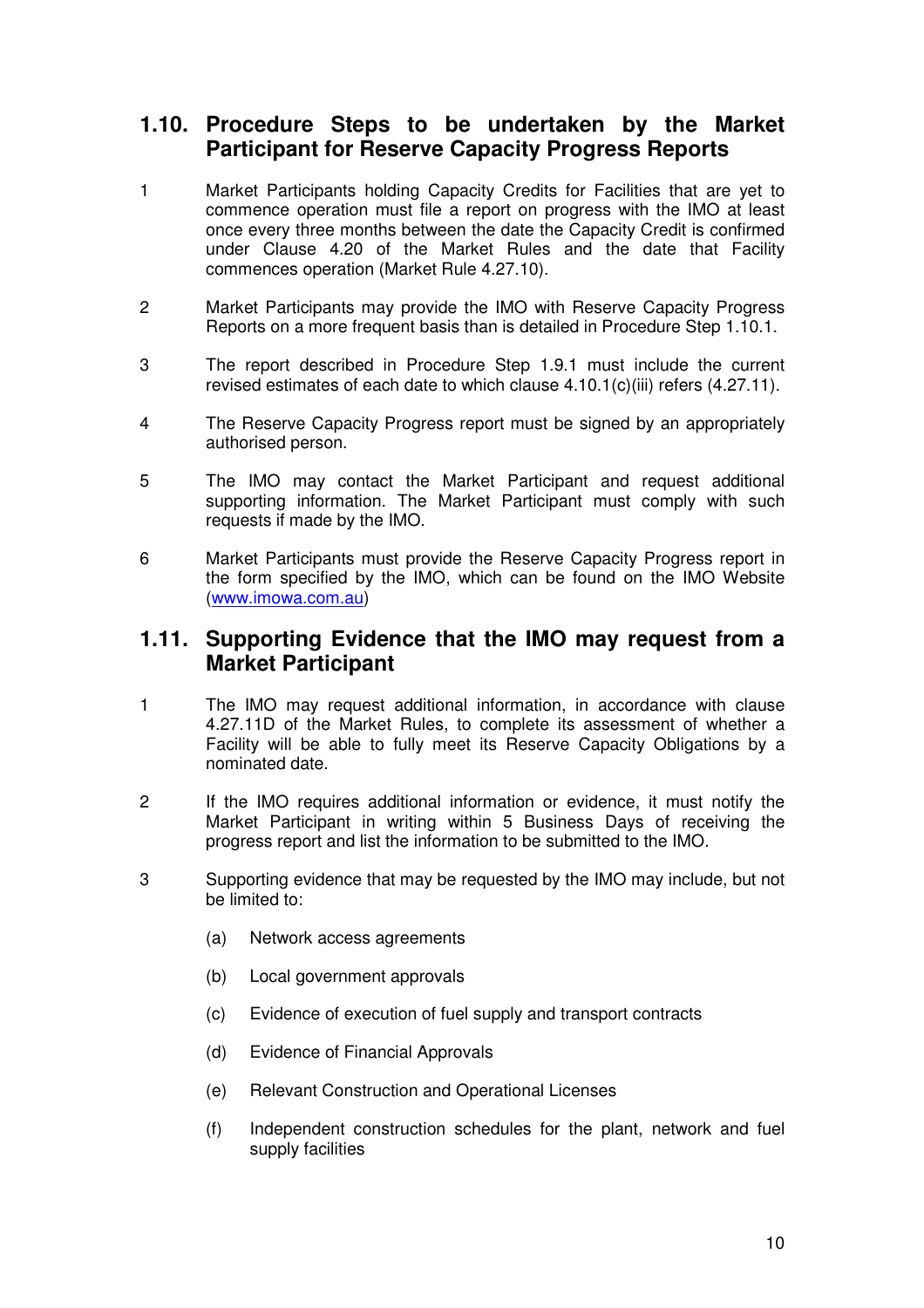- (g) Repair and/or rework schedules
- (h) Photographs of construction works
- (i) Evidence of Environmental Test completion
- (j) Evidence of network connection tests completion as indicated in the Network Access Code
- (k) Full load testing results
- (l) Practical completion certificates
- (m) Quality assurance certificates
- (n) Sign-off at an "Authorised" Level
- 4 The IMO may take whatever reasonable steps that are required to determine the accuracy of information provided to it under Step 1.11 and Step 1.12 of this procedure.
- 5 The IMO may request additional information, evidence or clarification in respect of the information provided in accordance with Procedure Step 1.11.3 and this Procedure.
- 6 Once the IMO has determined that the additional information provided is appropriate and relevant, the IMO must make an assessment as to whether the information may impact on the likely progress of the Facility with respect to meeting any Reserve Capacity Obligations and the nominated date for commencing the obligations.
- 7 The IMO may use the additional information to determine whether it should approve the start date of any applicable Reserve Capacity Obligations associated with that Facility.
- 8 If the IMO is not provided with the requested additional information from the Market Participant, the IMO may decide not to approve the nominated date for commencing the Reserve Capacity obligations.
- 9 If the IMO does not approve the nominated date, the date will be 30 November in Year Three of the applicable Reserve Capacity Cycle.

#### **1.12. Procedure steps that are to be Undertaken by the Market Participant in response to a request by the IMO for additional supporting evidence**

- 1 If a Market Participant is requested to provide additional information for the IMO's assessment of whether its facility will complete its Commission Tests by a nominated date, the Market Participant must provide the requested information to the IMO within 5 Business Days from the date the request is issued to the Market Participant.
- 2 The Market Participant may provide reasons to the IMO as to why any information or evidence cannot be provided by the requested time, however,